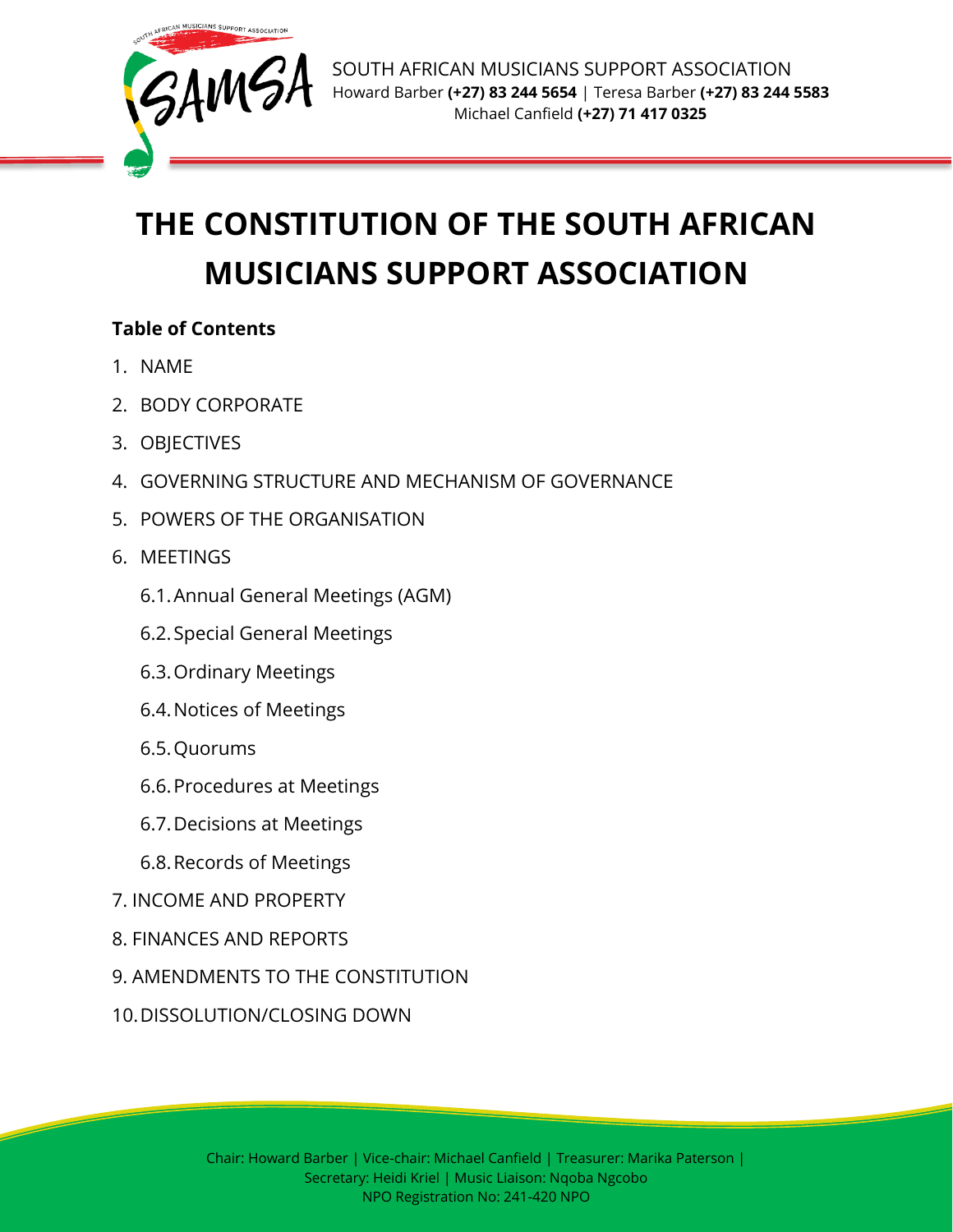

- **1. NAME**
	- **1.1.**The organisation hereby constituted will be called "The South African Musicians Support Association".
	- **1.2.**Its shortened name will "SAMSA", (hereinafter referred to as the organisation).

# **2. BODY CORPORATE**

- **2.1.**The organisation shall:
- **2.2.**Exist in its own right, separately from its members;
- **2.3.**Continue to exist even when its membership changes and there are different office bearers;
- **2.4.**Be able to own property and other possessions;
- **2.5.**Be able to sue and be sued in its own name.

## **3. OBJECTIVES**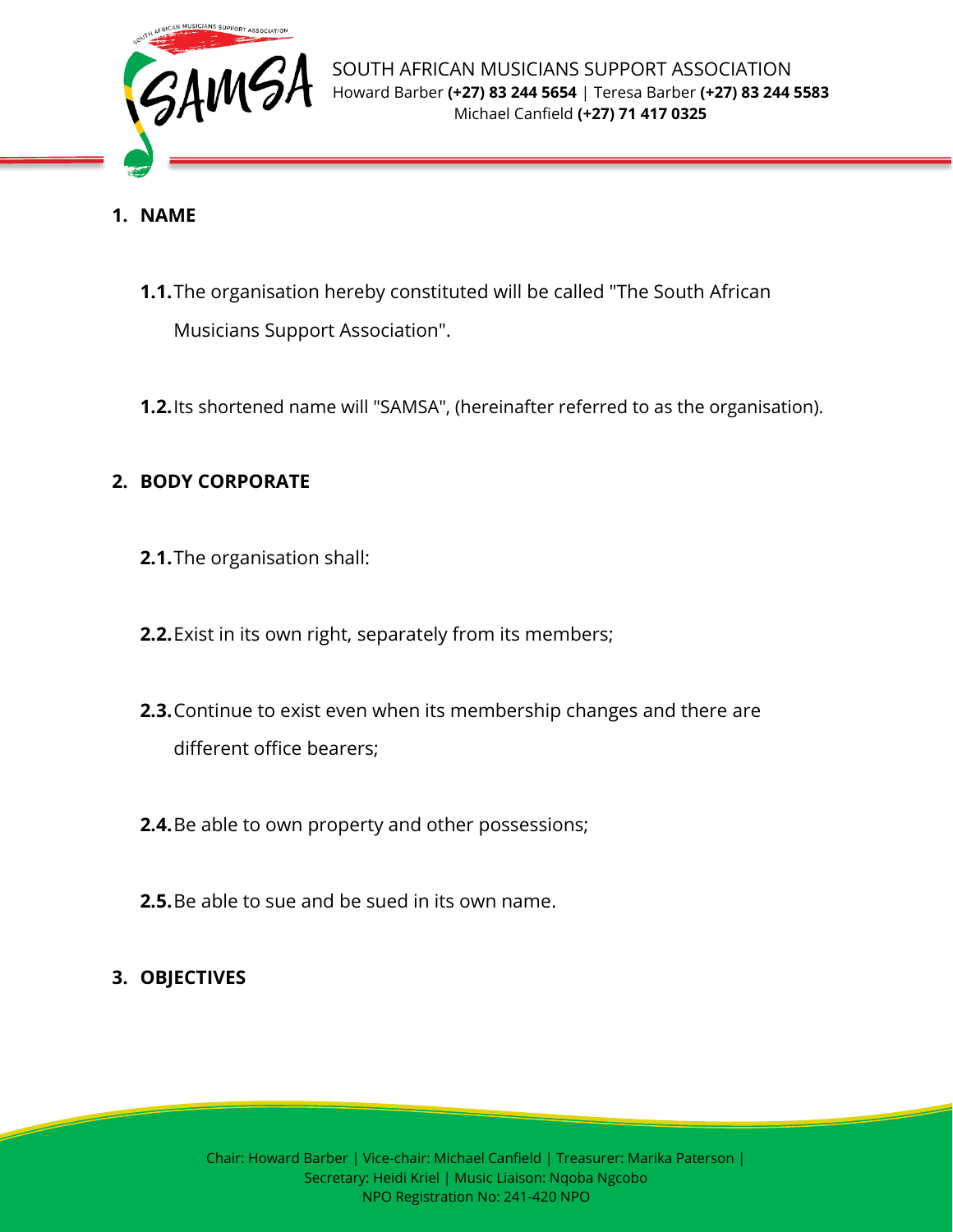

- **3.1.**The organisation's main objective is to provide access to a safety net of critical assistance to music people in times of need.
- **3.2.**The organisation's secondary objective is to assemble connections to services and resources covering a wide range a personal, financial and personal emergencies.
- **3.3.**Lastly SAMSA focuses the resources and attention of the music industry and broader musical community on human service issues that directly influence the health and welfare of musicians and the broader professional music community.

# **4. GOVERNING STRUCTURE AND MECHANISM OF GOVERNANCE**

- **4.1.**The Office Bearers will oversee the organisation. The Office Bearers will be made up of five members, Chairperson, Vice Chairperson, Treasurer, Secretary and one Member At Large. They are the Board of Governance of the organisation.
- **4.2.Term of Office:** Office Bearers will serve for a period of one year, as agreed by the General Membership at an AGM, but may not hold office for more than three consecutive years. They can, however, after a period of one year, stand for office again, for a period again to not exceed three consecutive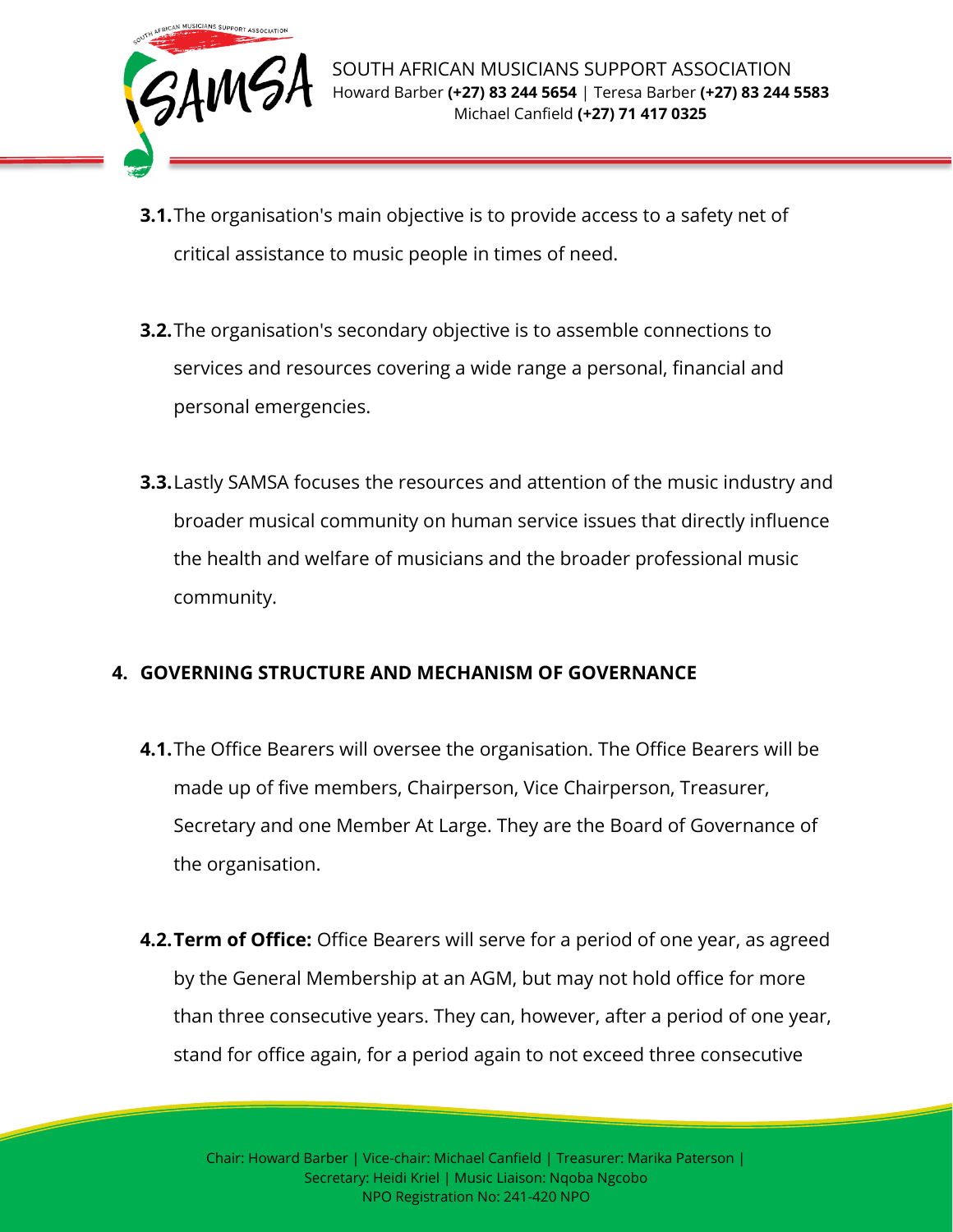

years. They may stand for re-election for additional terms in office again and again, and may, during their open years, stand for election to an office just vacated. For this purpose, the three year limitation on office bearing would commence anew as applicable to the new office.

- **4.3.Vacancies:** The Office Bearers must, as soon as reasonably possible, appoint someone to fill any vacancy that reduced the number of Office Bearers.
- **4.4.Resignation:** An Office Bearer may resign in writing at any time.
- **4.5.Disqualification or Removal:** If an Office Bearer does not attend three meetings in a row, without having applied for and obtained a leave of absence from the Board, then the Board will find a new member to take that person's place

# **5. POWERS OF THE ORGANISATION**

**5.1.**The Board shall carry out the powers on behalf of the organisation and shall manage the affairs of the organisation in accordance with the resolutions of the members as shall be taken from time to time at General Meetings of the organisation.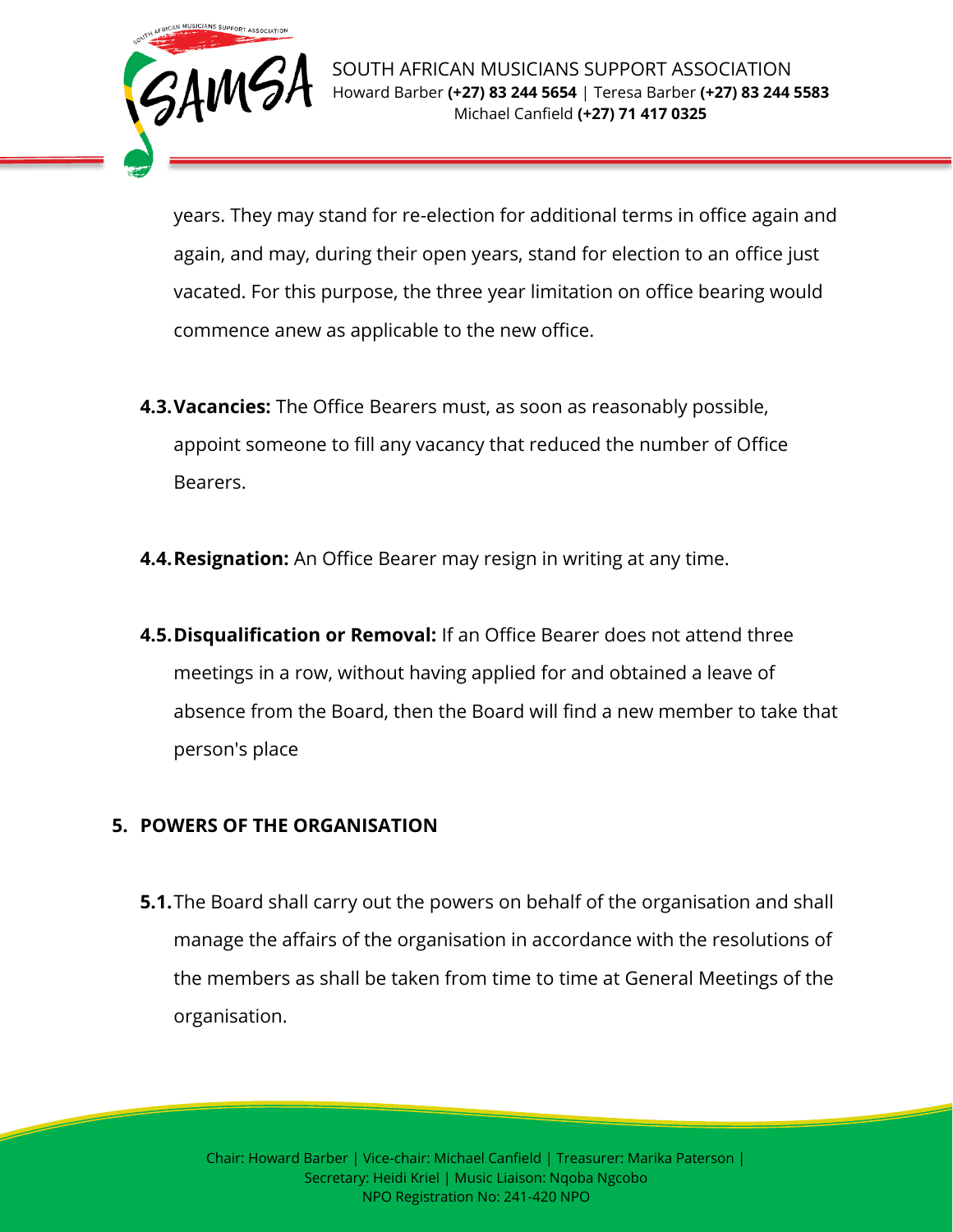

- **5.2.**The Board is responsible for making decisions, and acting on such decisions, which it believes it needs to make in order to achieve the objectives of the organisation as stated in point number 2 of this constitution. However, such decisions may not be against the resolutions of the members or contravene the law of the Republic of South Africa.
- **5.3.**The Board shall have the general powers to:
	- **5.3.1.** raise funds or to invite and receive contributions;
	- **5.3.2.** buy, hire or exchange for any property or services it requires to achieve its objectives;
	- **5.3.3.** make by-laws for proper governance and management of the organisation;
	- **5.3.4.** form subcommittees as and when it is necessary for proper functioning of the organisation.
- **5.4.**The Board may set up one or more sub-committees to divide labour, expedite projects or do any inquiry, to name examples.
- **5.5.**The Board may delegate any of its powers or responsibilities to a subcommittee provided that:
	- **5.5.1.** such delegation and conditions are reflected in the minutes of the meeting;
	- **5.5.2.** at least one Office Bearer serves on the committee;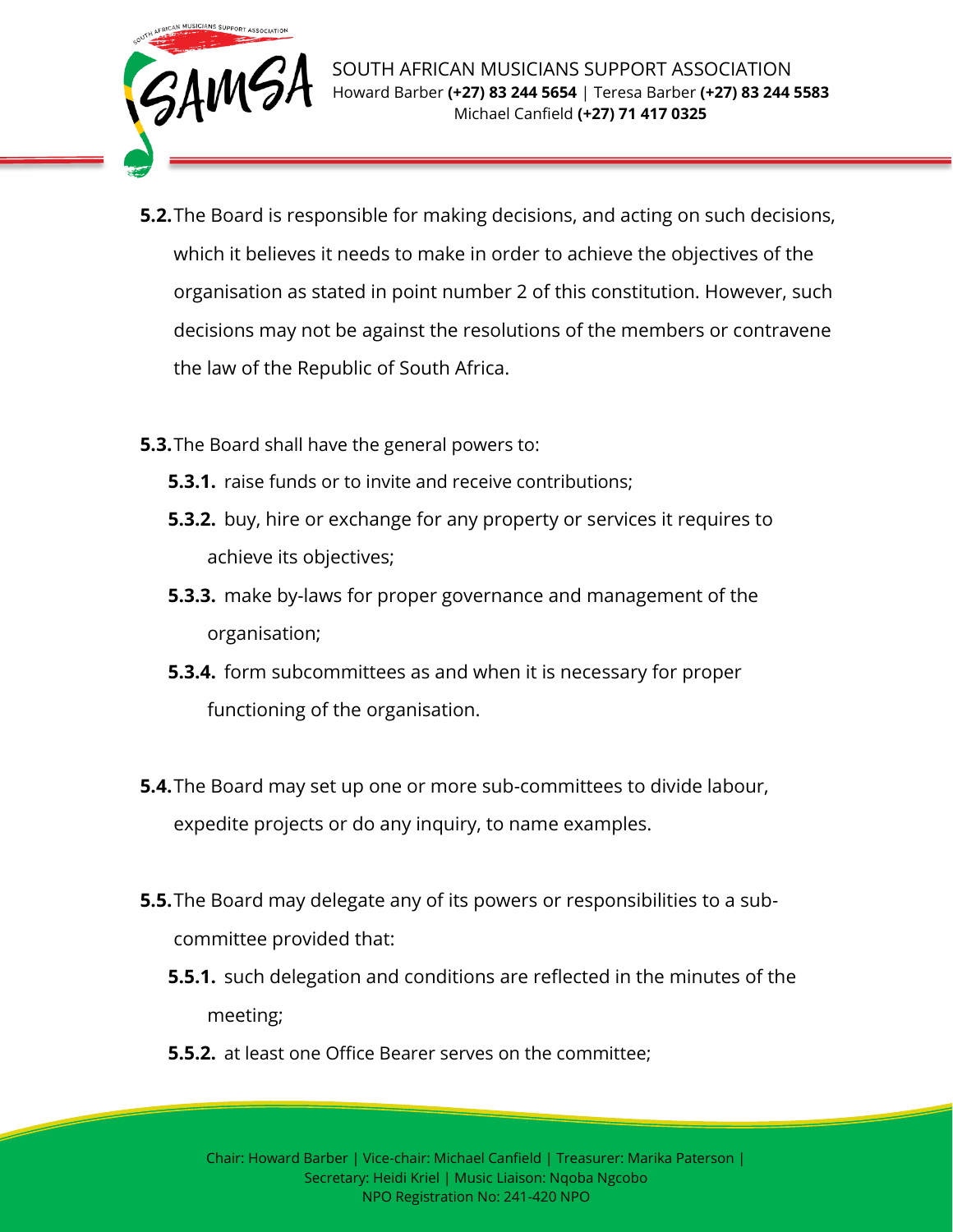

- **5.5.3.** there are three or more people on a sub-committee;
- **5.5.4.** the sub-committee reports back regularly to the Board.
- **5.6.**The Board must approve in advance all expenditure incurred by the subcommittee, and at any time may revoke the delegation or amend the conditions of the sub-committee delegation.

# **6. MEETINGS**

### **6.1.Annual General Meetings (AGM)**

- **6.1.1.** Stakeholders of the organisation must attend its annual general meetings.
- **6.1.2.**The purpose of an Annual General Meeting (AGM) is to:
	- **-** Report back to stakeholders from the Office Bearers on the achievements and work of over the year.
	- **-** Make any changes to the constitution.
	- **-** Enable members to decide on the policies of the organisation.
- **6.1.3.**The annual general meeting must be held once every year, towards the end of the organisation's financial year.
- **6.1.4.**The organisation should deal with the following business, amongst others, at its annual general meeting:
	- **-** Agree to the items to be discussed on the agenda.
	- **-** Write down who is there and who has sent apologies because they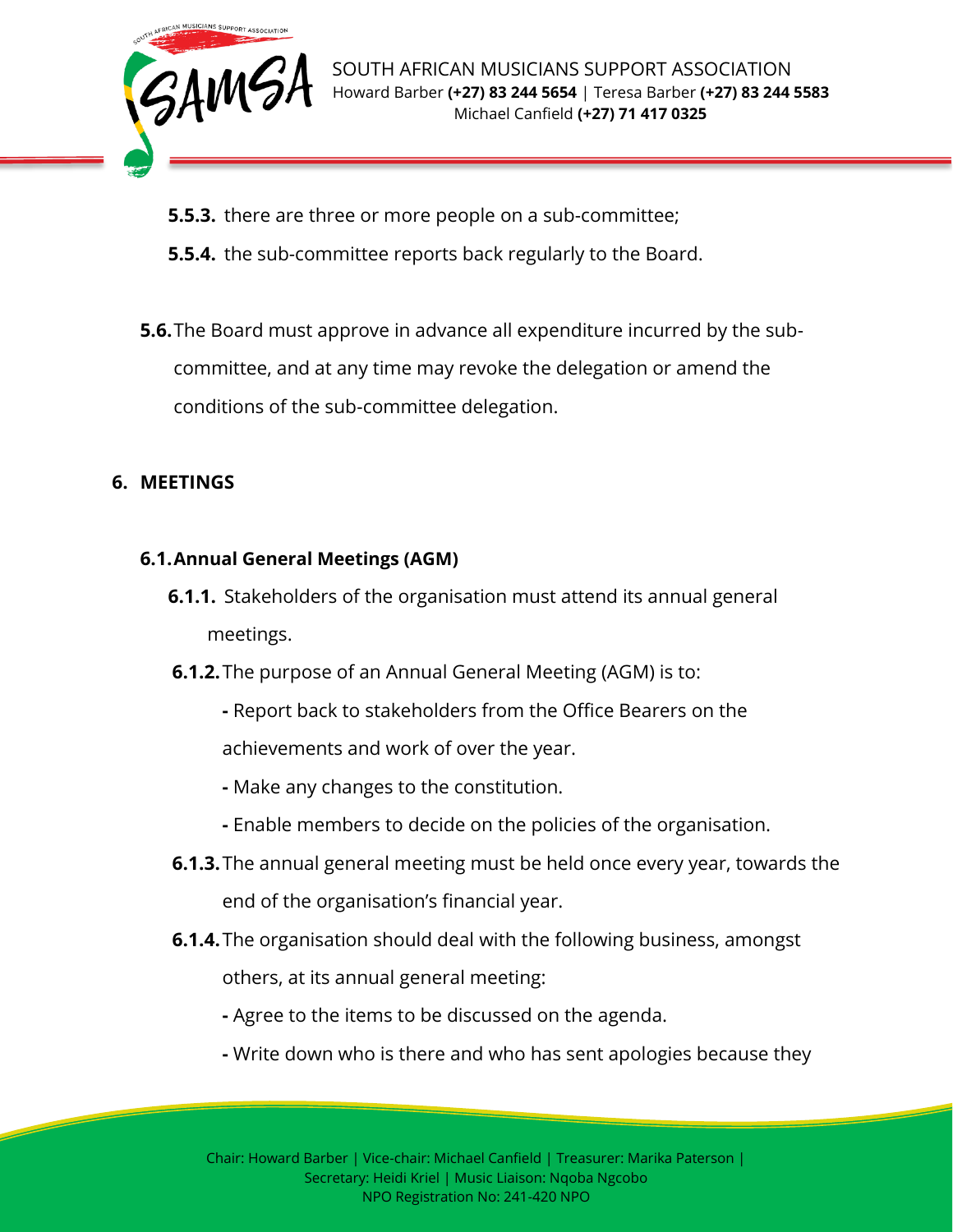

cannot attend.

**-** Read and confirm the previous meeting's minutes with matters

arising.

- Chairperson's report.
- **-** Treasurer's report.
- **-** Changes to the constitution that members may want to make.
- **-** Elect new office bearers.
- **-** General.
- **-** Close the meeting.

#### **6.2.Special General Meetings**

- **6.2.1.** The Special General Meeting (SGM) or any other special meeting is held outside of the normal or regular meetings.
- **6.2.2.** Special or extraordinary meetings can take the shape of an Annual General Meeting (AGM) or any ordinary meeting of members.
- **6.2.3.** The Board or not less than one-third of the members may call a Special General Meeting of the organisation.
- **6.2.4.** Special meetings may be called when the Board needs the mandate or guidance of the general members of the organisation to take up issuesthat require urgent attention and cannot wait until the next regular AGM or ordinary meeting.

# **6.3.Ordinary Meetings**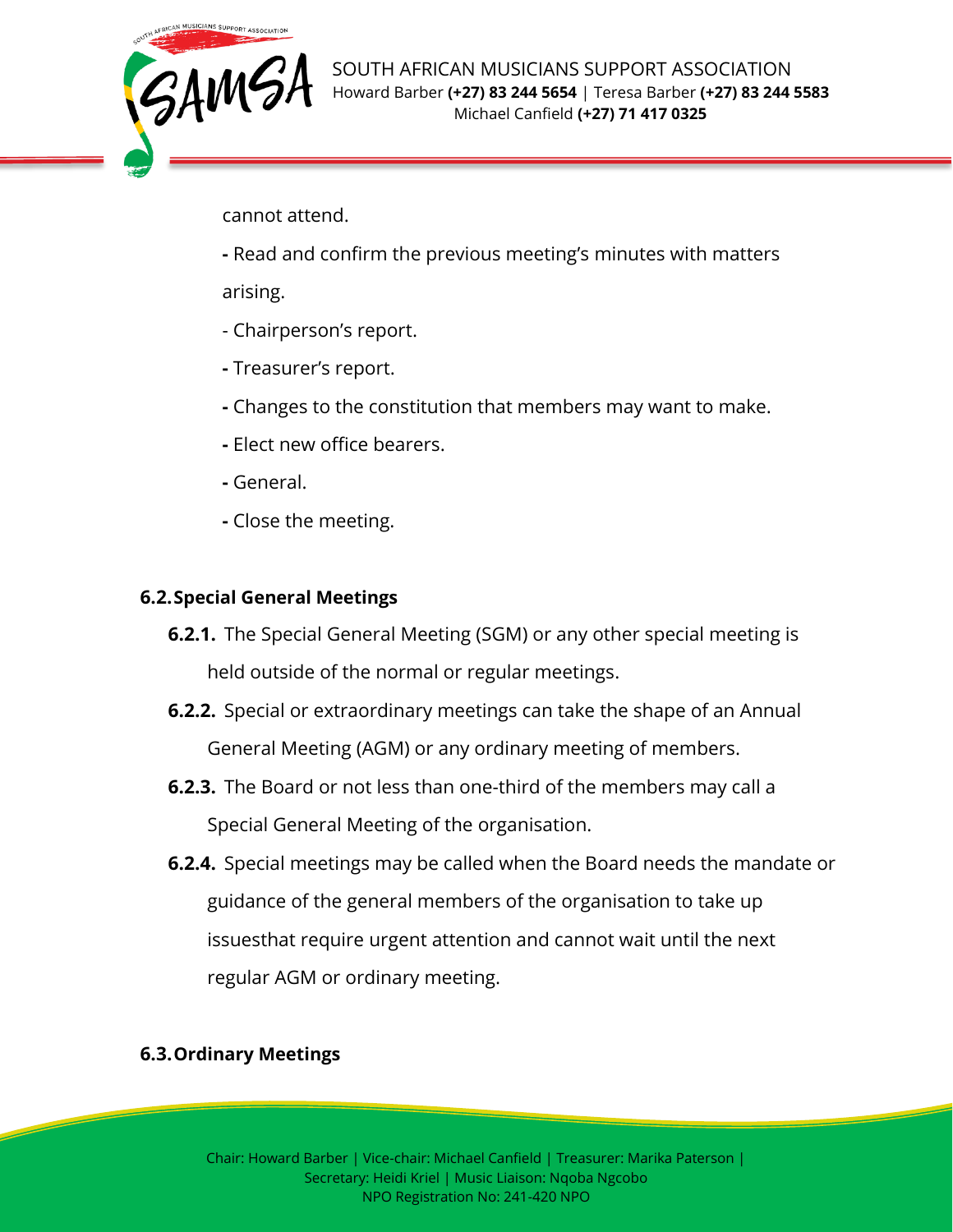

- **6.3.1.** Ordinary members meetings are conducted to complete a standard order of business of the organisation. These are held once a quarter and are attended by the board.
- **6.3.2.** The meetings of the Board will be held at least once a quarter or when a need arises from time to time to conduct the business of the Board.

#### **6.4.Notices of Meetings**

- **6.4.1.** The Chairperson of the Board shall convene meetings. The Secretary must let all Board members know the date of the proposed meeting within a reasonable time, but not less than seven (7) days, before it is due to take place.
- **6.4.2.** However, when convening an AGM, or a Special General Meeting, all members of the organisation must be informed of the meeting no less than fourteen (14) days before such a meeting.
- **6.4.3.** Notices for all meetings provided for in this constitution must be given to relevant members in writing, either personally, by post or electronic communication or whichever manner it is convenient, to the address or other similar particulars provided by the members.
- **6.4.4.** The notices for all meetings must indicate the reasons for the meeting and the matters that will be discussed in the meeting.
- **6.4.5.** For confirmation of delivery, all notices sent to members at the latest known contact details shall be deemed to have been duly served on members, unless it can be proven otherwise.

Chair: Howard Barber | Vice-chair: Michael Canfield | Treasurer: Marika Paterson | Secretary: Heidi Kriel | Music Liaison: Nqoba Ngcobo NPO Registration No: 241-420 NPO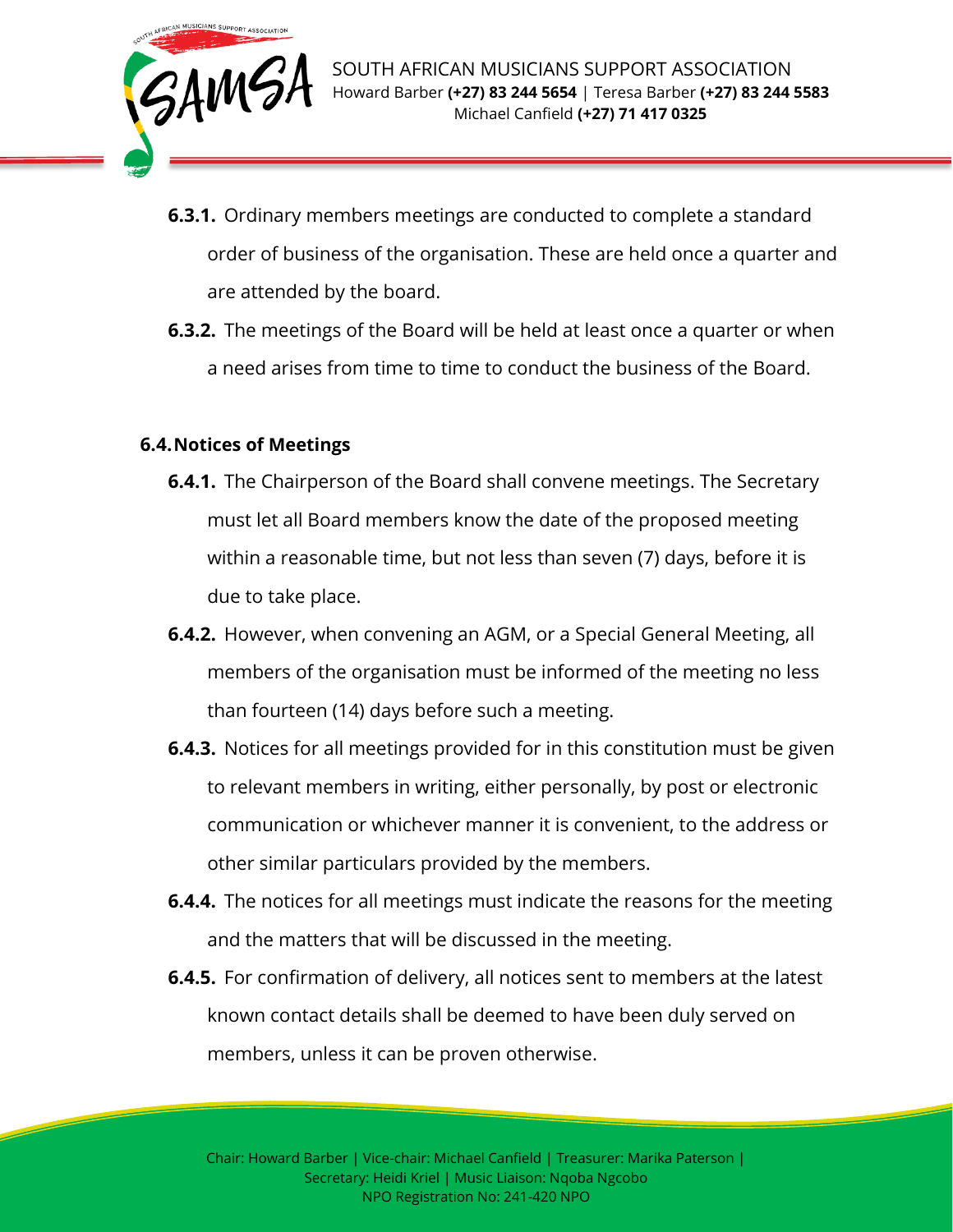

**6.4.6.** All members present in person at any meeting shall be deemed to have received notice of such meeting.

### **6.5.Quorums**

- **6.5.1.** Quorums for all meetings of the organisation shall be a simple majority (50% + 1) of relevant members who are expected to attend
- **6.5.2.** However, for the purpose of considering changes to this constitution, or the dissolution of the organisation, then a two thirds (2/3) of the members shall be present at a meeting to make a quorum before a decision to change the constitution is taken.
- **6.5.3.** All meetings of the organisation must reach a quorum before they can start.
- **6.5.4.** If, however a quorum is not present within fifteen minutes of the appointed time of the meeting, the meeting must be adjourned or postponed to another date, within fourteen days thereafter.
- **6.5.5.** If no quorum is present at the reconvened meeting within fifteen minutes of the appointed time, the members present shall be regarded to make up a quorum for that meeting and the meeting will continue as if a quorum is present.

#### **6.6.Procedures at Meetings**

**6.6.1.** The Board may regulate its meetings and proceedings as it deems fit, subject to the following: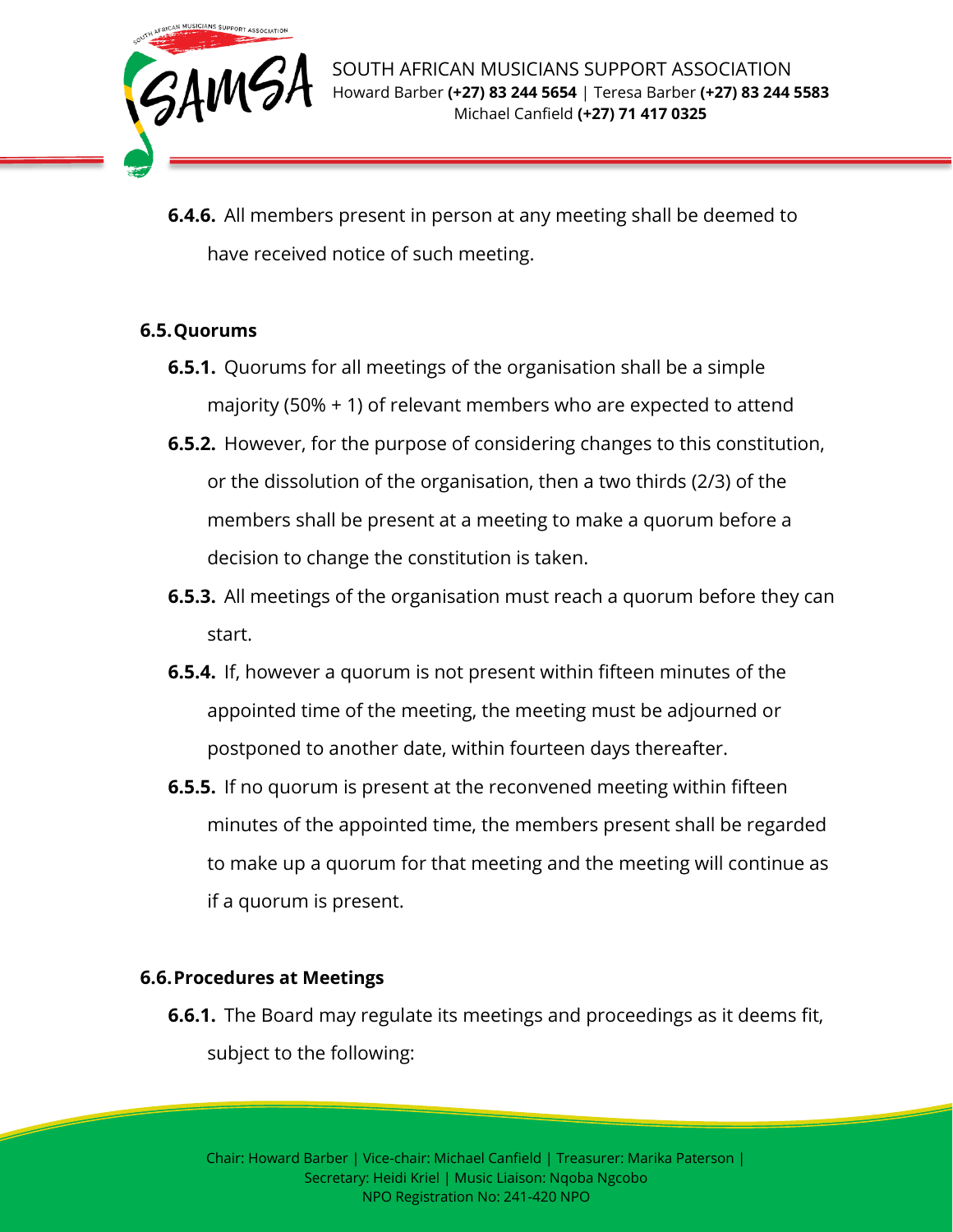

**-** That the Chairperson shall chair all meetings of the organisation, including that of the Board.

**-** That, if the Chairperson is not present, the Vice-Chairperson shall chair such meeting. In the event both are absent, the Board members present at the meeting shall elect a chairperson for that meeting.

### **6.7.Making decisions in meetings**

- **6.7.1.** Where possible, the decisions of the organisations shall be taken by consensus. However, when there is no consensus then members will discuss options for a while and then call for a vote.
- **6.7.2.** All votes shall be counted and the majority votes on an issues shall be regarded as the decision of the meeting
- **6.7.3.** However, if opposing votes are equal on an issue, then the chairperson in that meeting has either a second or a deciding vote.
- **6.7.4.** All members must abide by the majority decision
- **6.7.5.** Decisions concerning changes to this constitution, or of dissolution and closing down of the organisation, shall only be dealt with in terms of clauses 9 and 10 of this constitution.

#### **6.8.Records of meetings**

**6.8.1.** Proper minutes and attendance records must be kept for all meetings of the organisation.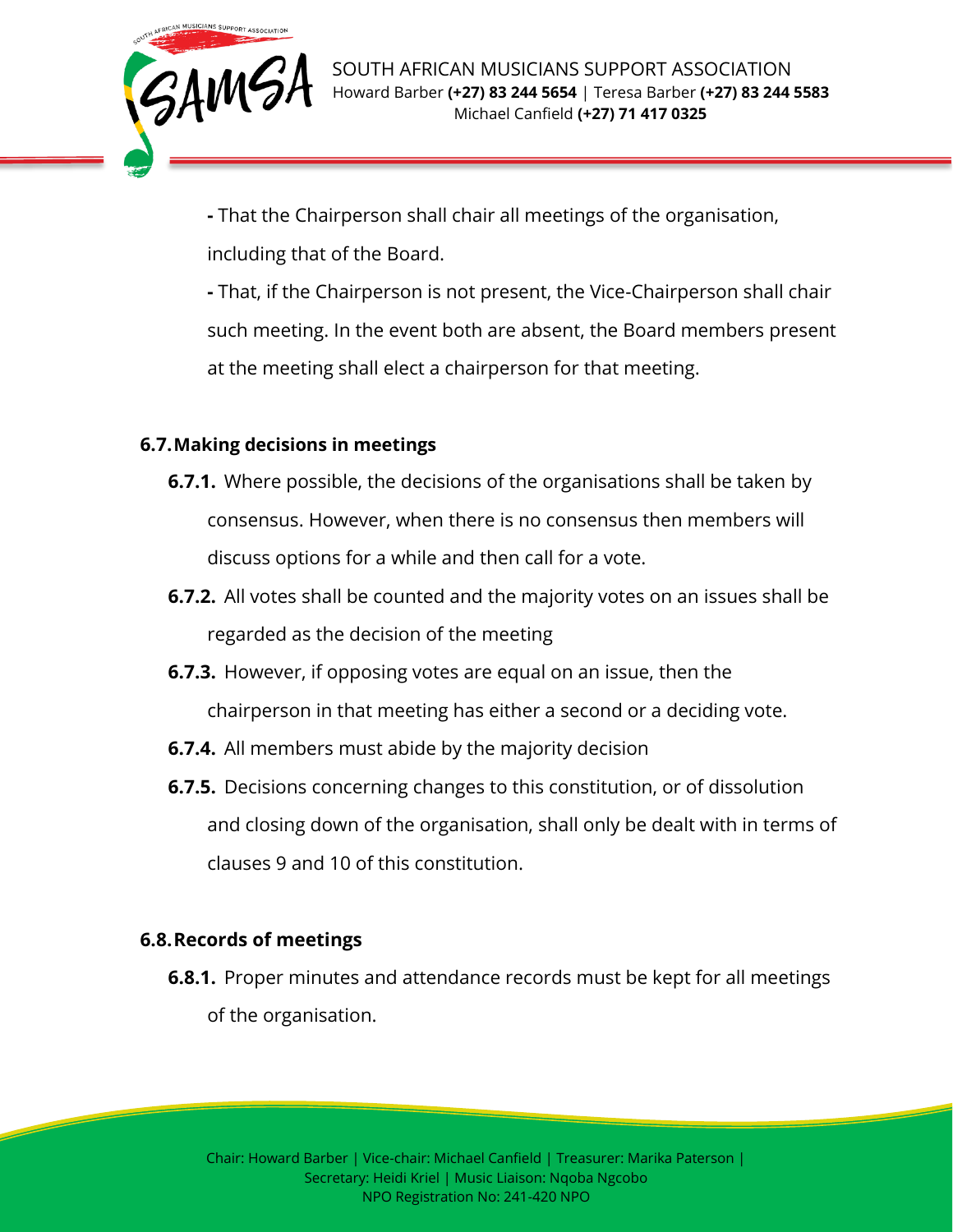

- **6.8.2.** The minutes shall be confirmed as a true record of proceedings by the next meeting of the Board, or of general members as the case may be, and shall thereafter be signed by the chairperson.
- **6.8.3.** Minutes shall thereafter be kept safely and always be on hand for members to consult.

# **7. INCOME AND PROPERTY**

- **7.1.**The organisation will keep a record of everything it owns.
- **7.2.**The organisation may not give any of its money or property to its members or the Board. The only time it can do this is when it pays for work that an Office Bearer or member has done for the organisation. The payment must be a reasonable amount for the work that has been done.
- **7.3.**The Board or a member of the organisation can only get money back from the organisation for expenses that she or he has paid for or on behalf of the organisation, and for which authorisation has been granted.
- **7.4.**The Board or members of the organisation do not have rights over things that belong to the organisation.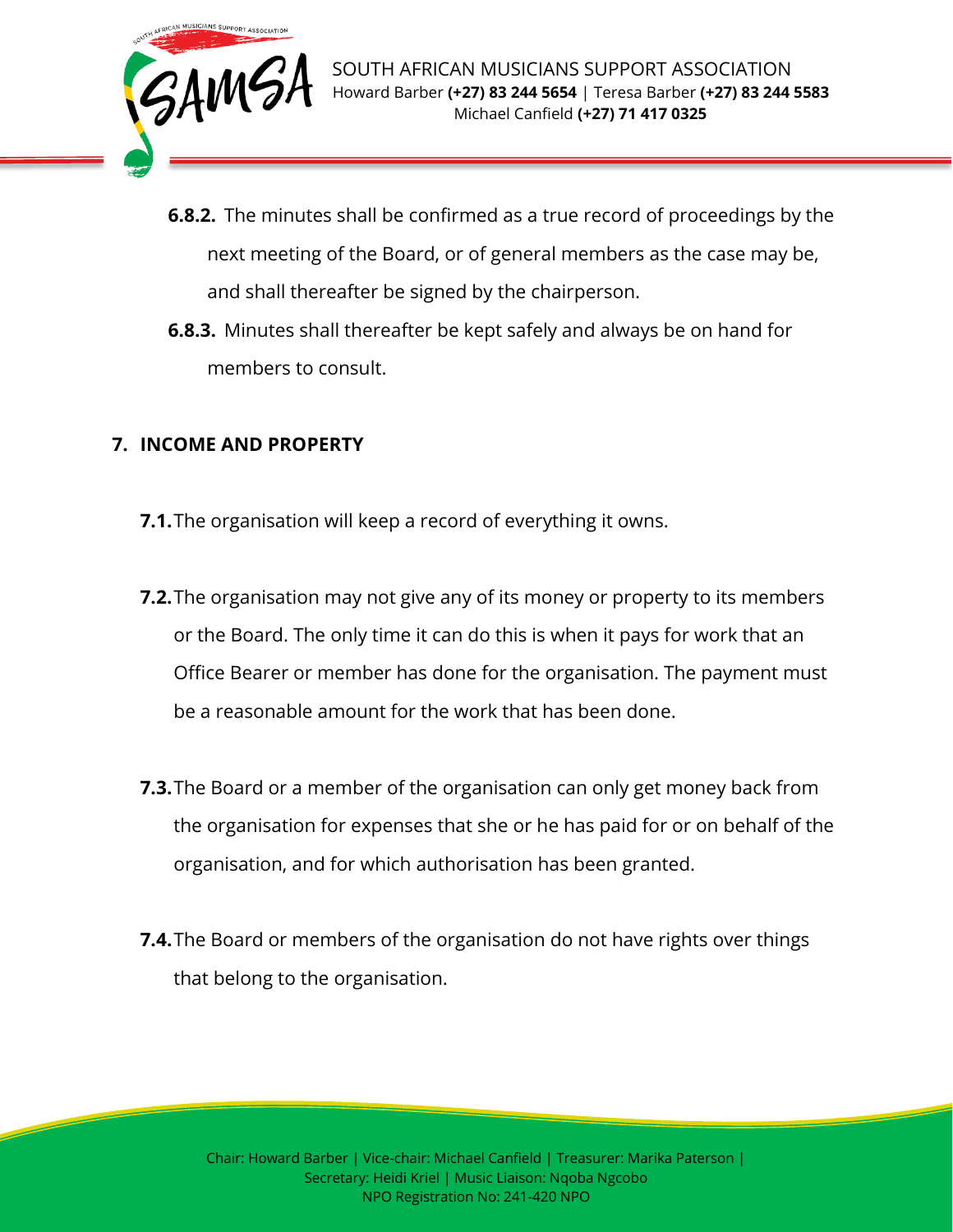

## **8. FINANCES AND REPORTS**

- **8.1.**Bank Account: The Board must open a bank account in the name of the organisation with a registered Bank.
- **8.2.**Signing: Cheques and other documents requiring signature on behalf of the organisation shall be signed by at least two persons authorised by the Board. Whenever funds are taken out of the bank account, the chairperson and at least two other members of the organisation must sign the withdrawal or cheque.
- **8.3.**Financial year-end: The financial year end of the Organisation shall be end of June each year.
- **8.4.**Financial Report: The Board must ensure that proper records and books of account which reflect the affairs of the organisation are kept, and within six months of its financial year a report is compiled by an independent registered Accounting Officer stating whether or not the financial statements of the organisation are consistent with its accounting policies and practices of the organisation.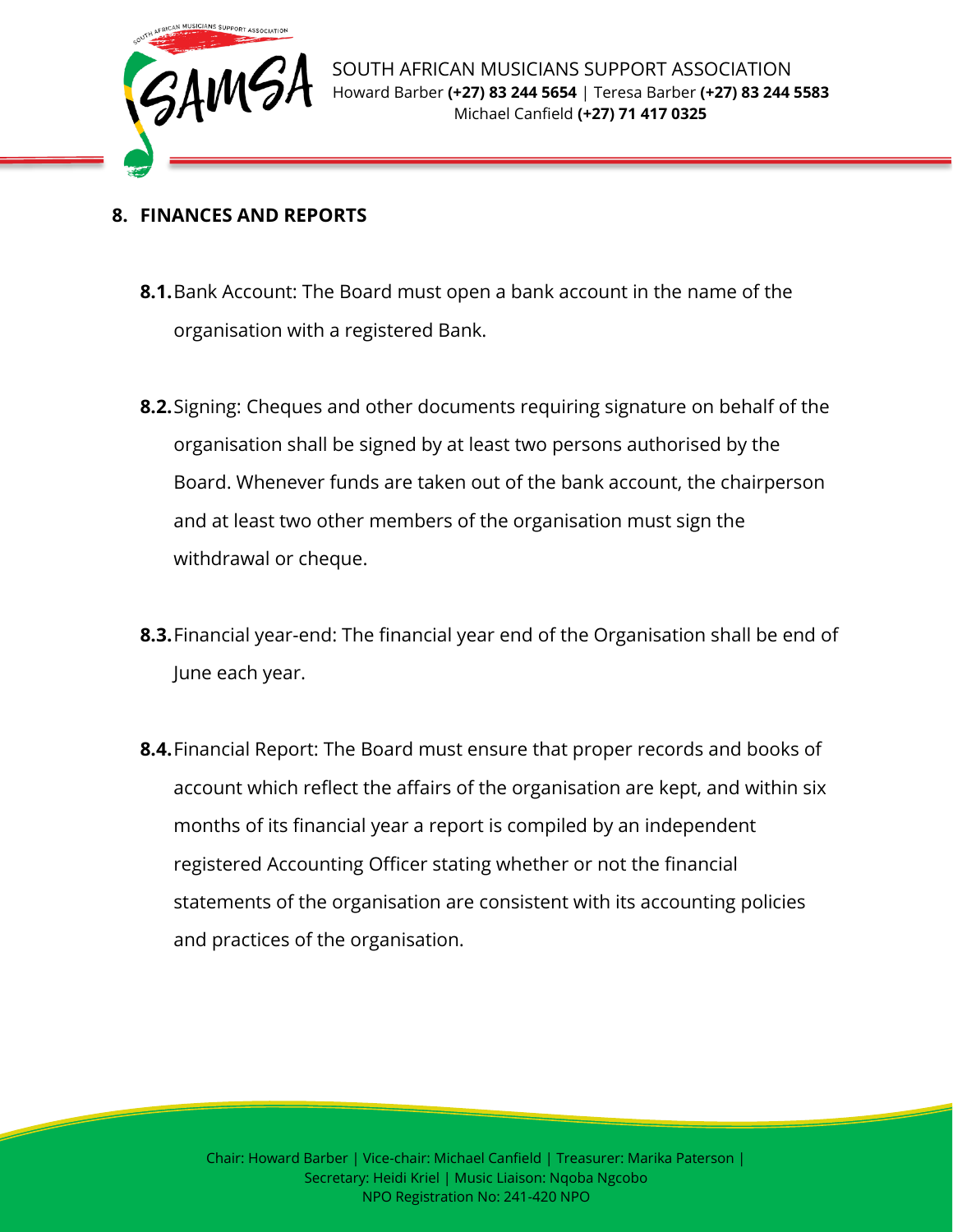

- **8.5.**The Treasurer is responsible for making sure that the money of the organisation is safe and is accounted for
- **8.6.**The Treasurer must also make regular reports to the Board on the finances of the organisation, which should include all incomes, expenditures and balances that remain according to accounting practices of the organisation.
- **8.7.**If the organisation has funds that can be invested, the funds may only be invested with registered financial institutions. These institutions are listed in Section 1 of the Financial Institutions (Investment of Funds) Act, 1984, or as shall be amended. Or the organisation can get securities that are listed on a licensed stock exchange as set out in the Stock Exchange Control Act, 1985 (as amended). The organisation can go to different banks to seek advice on the best way to look after its funds.

# **9. AMENDMENTS TO THE CONSTITUTION**

**9.1.**The constitution can only be changed by a resolution. The resolution has to be agreed upon and passed by not less than two thirds (.) (or at least 67%) of the members who are at the annual general meeting or special general meeting. Members must vote at this meeting to change the constitution.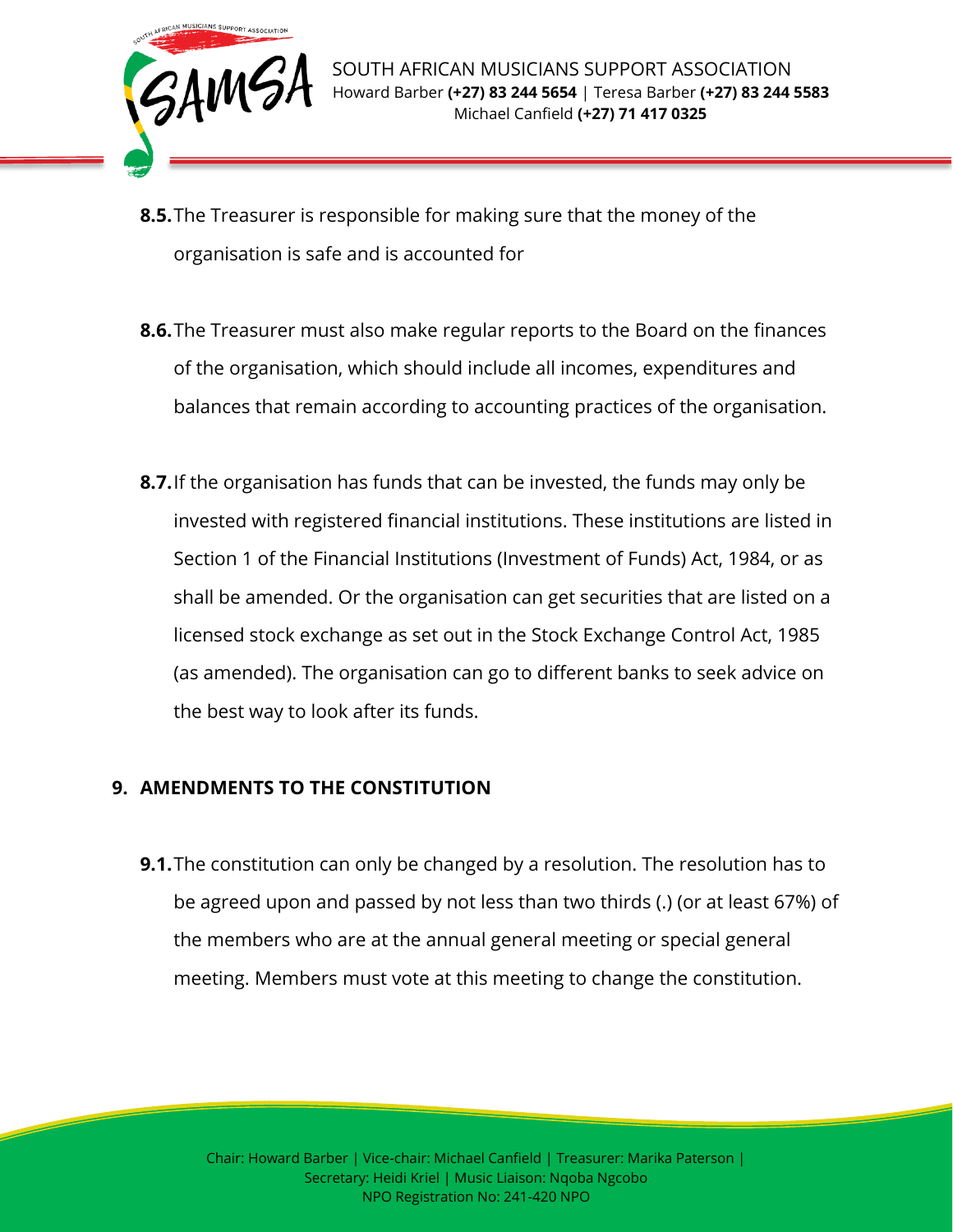

- **9.2.**For the purpose of considering changes to this constitution, a two thirds (.) of the members shall be present at a meeting to make a quorum before a decision to change the constitution is taken. Any annual general meeting may vote upon such a motion, if the details of the changes are set out in the notice referred to in clause 6 of this constitution.
- **9.3.**As provided for in clause 6, written notices must go out not less than fourteen

( 14 ) days before the meeting at which the changes to the constitution are going to be proposed. The notice must indicate the proposed changes to the constitution that will be discussed at the meeting.

**9.4.**No amendments may be made which would cause the organisation to close down or stop to function or die away.

# **10.DISSOLUTION/CLOSING DOWN**

- **10.1.** The organisation may dissolve or close down if at least two thirds (.) of the members present and voting at a meeting convened for the purpose of considering such matter, are in favour of closing down.
- **10.2.** When the organisation closes down it has to pay off all its debts. After doing this, if there is property or money left over it should not be paid or